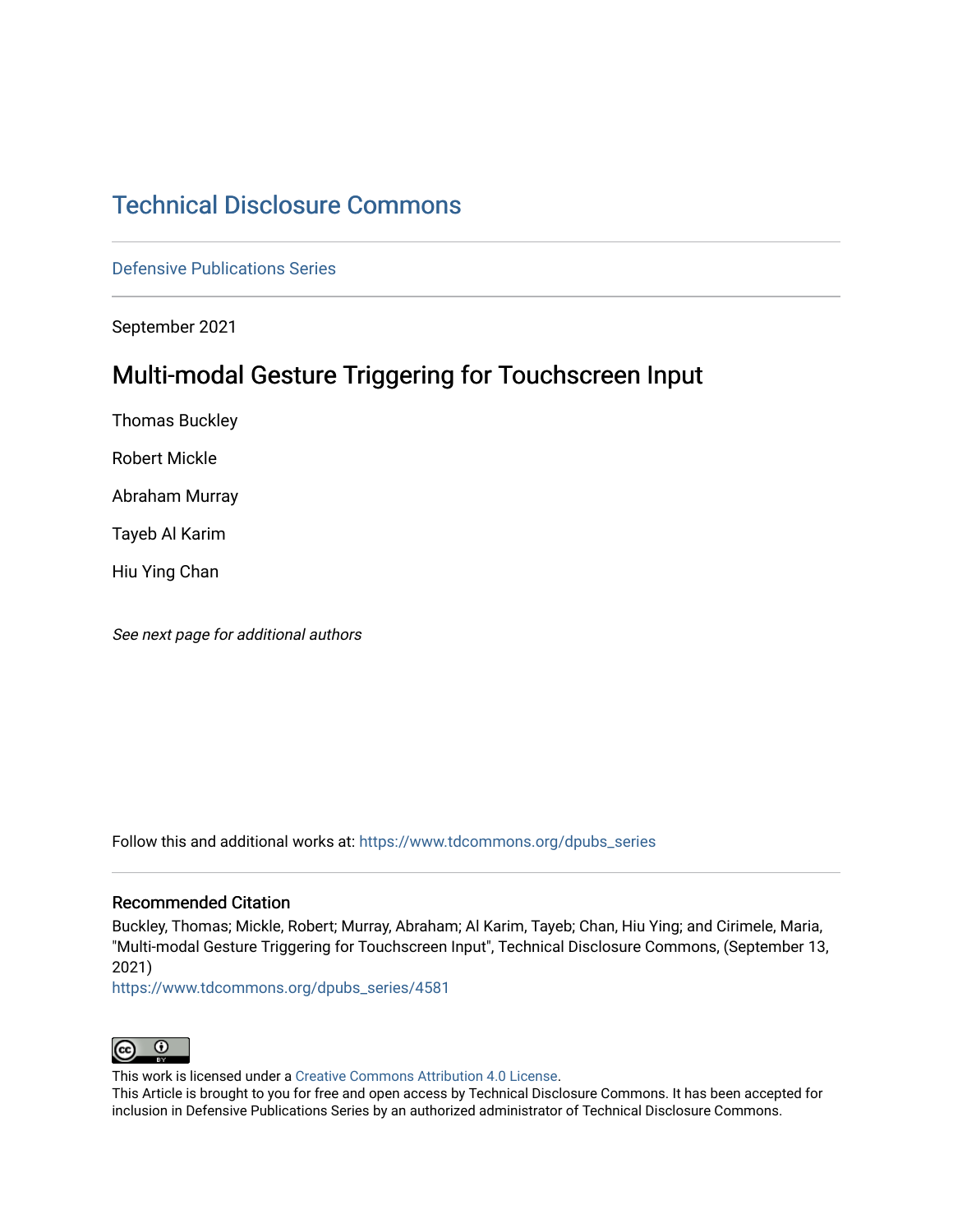# Inventor(s)

Thomas Buckley, Robert Mickle, Abraham Murray, Tayeb Al Karim, Hiu Ying Chan, and Maria Cirimele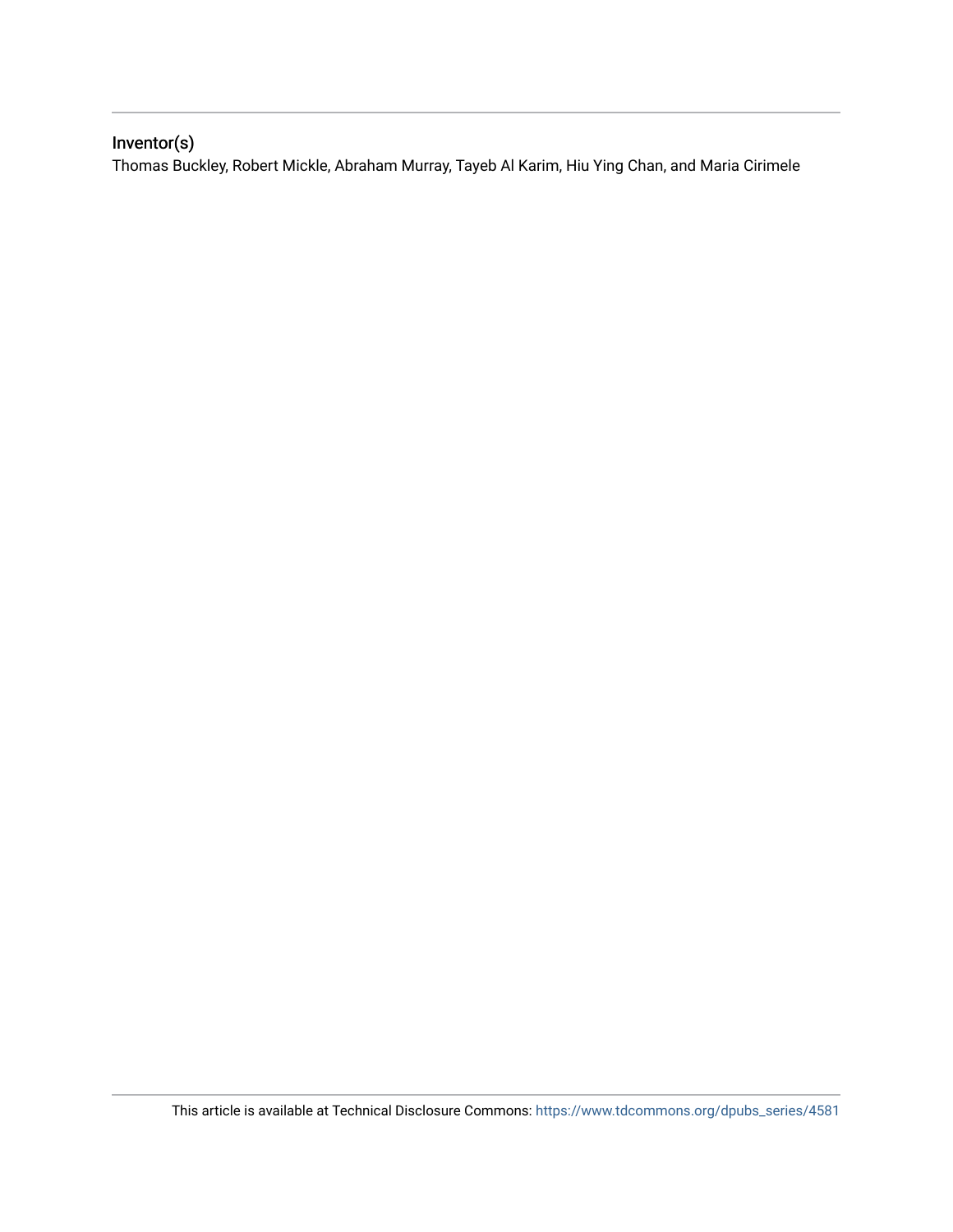## **Multi-modal Gesture Triggering for Touchscreen Input**

#### ABSTRACT

Stylus apps support handwritten gestures for common actions by providing a menu to distinguish strokes from gestures. However, switching between the menu and the canvas can create context-switching friction. Moreover, attempting to reduce friction by eliminating the context-switch can lead to gestures being triggered unintentionally, unreliably, or unpredictably. This disclosure describes a multimodal gesture interface with a touchscreen that, with user permission, interprets spoken input provided by the user to confirm a gesture and its intended behavior. For example, after drawing a circle the user can say "select" to trigger the select gesture for strokes that the circle bounds. The user can alternatively say nothing to retain the circle as a stroke. As another example, the user can speak a different command, e.g., "delete" to erase strokes that the circle intersects.

#### KEYWORDS

- Stylus input
- Touchscreen
- Spoken command
- Gesture input
- Gesture disambiguation
- Sketching app
- Multimodal interface
- Speech command
- Natural language processing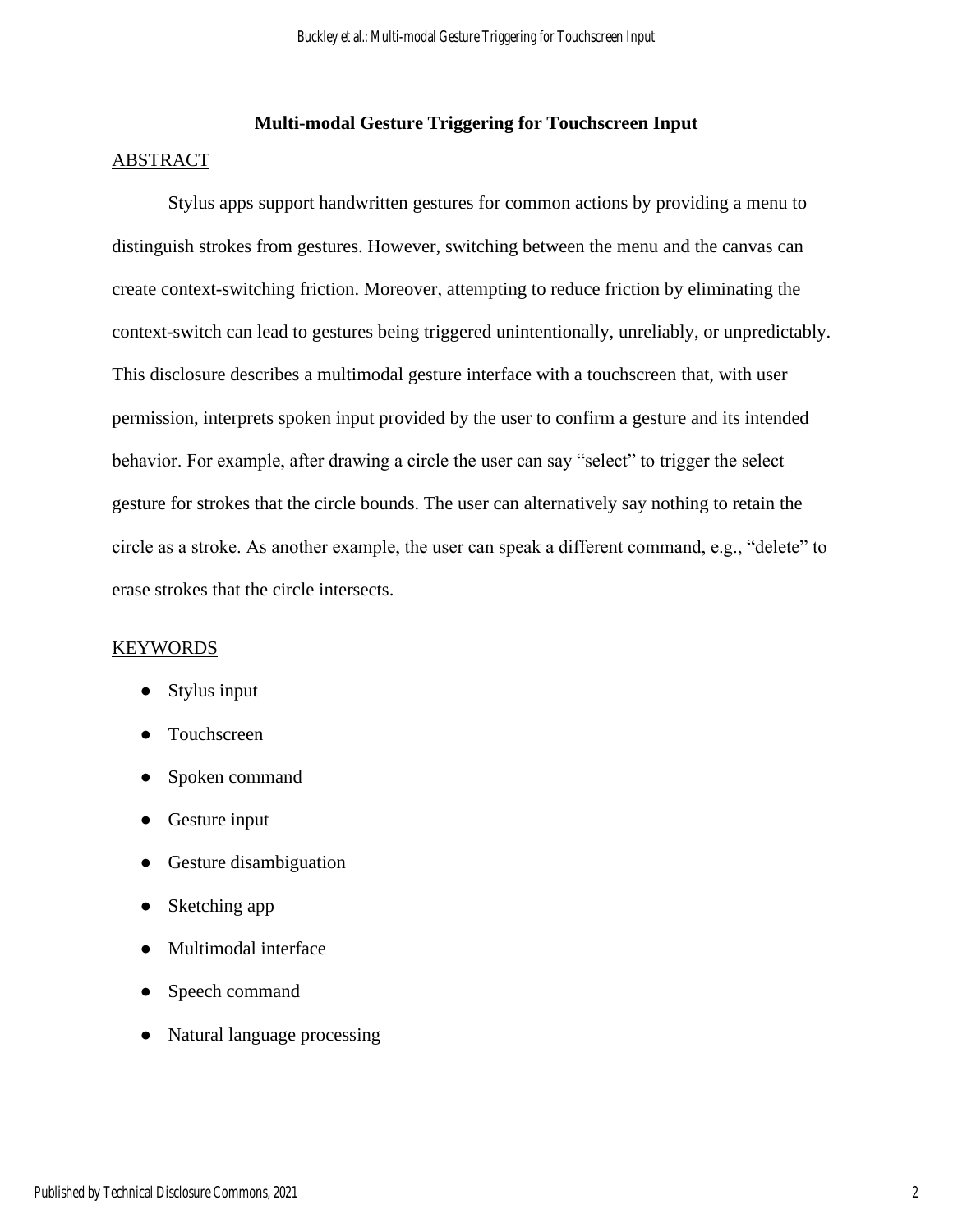#### **BACKGROUND**

Applications that make use of a stylus or allow finger-based input, e.g., a sketching app, a note-taking app that accepts handwritten input, etc., recognize multiple types of input such as stroke, gesture, etc. performed using the stylus. Such input can also be provided via a mouse or drawing tablet. A stroke is a trajectory traced by the stylus (or finger) on a touchscreen. A stroke can leave behind an electronic mark, such as a squiggle, on the touchscreen. A gesture is an action, e.g., select, move, erase, rotate, rescale, etc., on a stroke.



**Fig. 1: Stroke and gesture**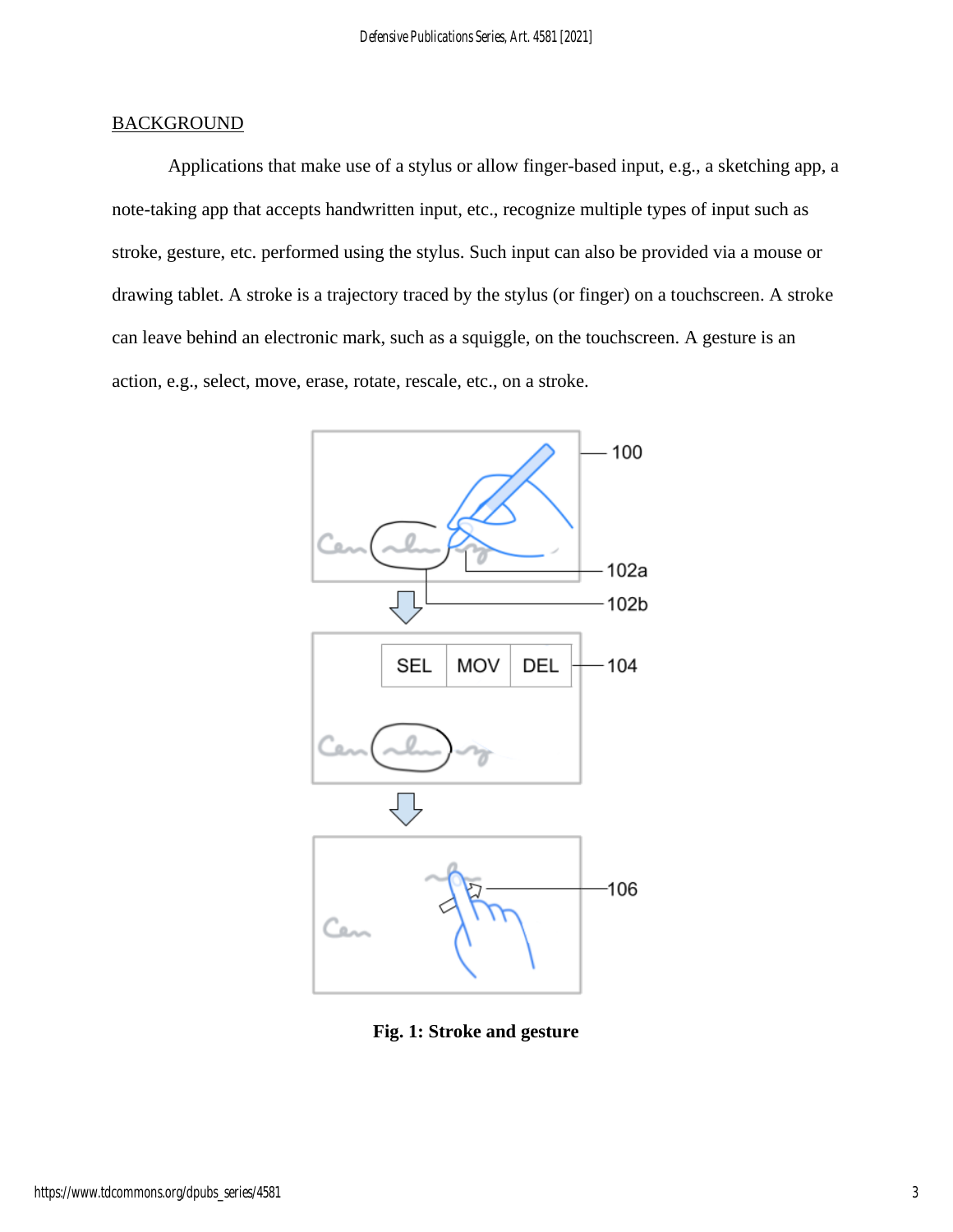Fig. 1 illustrates an example sequence of input operations performed by the user on a touchscreen. The user enters a series of handwritten strokes (102a) on a canvas (100) to compose a handwritten note. To move a section of the note, the user marks the section by circling it (102b). At this point, it is unclear if the circle is intended as a stroke or a gesture. Note-taking or drawing apps typically pop up a menu (104) that offers gesture options, e.g., select, move, delete, etc. Sometimes the menu is not a popup menu but provided as a continuous presence at an edge of the canvas. If the circle is intended as a gesture (as it is, in this example), the user selects the appropriate option (MOV) from the menu to move the selection (106). Upon completion of the operation, the circle disappears.

Such switching of context between the canvas and the menu to disambiguate stroke from gesture is strenuous, especially when performed multiple times, as is likely the case for any note or drawing of reasonable complexity. While some stylus apps attempt to support hand-drawn gestures for common actions by providing edit modes that distinguish strokes from gestures, the switching of modes can create friction. Moreover, attempting to reduce friction by eliminating the mode switch can lead to gestures being triggered when not intended, or unexpected application behaviors triggered by the gesture. Gestures sufficiently unusual to be easily disambiguated from strokes are difficult to learn and awkward to trigger. Stylus apps that use heuristics to disambiguate stroke from gesture, e.g., by using timing information, can be unreliable and act unpredictably.

#### **DESCRIPTION**

This disclosure describes a multi-modal gesture interface that uses (with user permission) voice to confirm a detected gesture and corresponding intent. For example, after drawing a circle the user can say "select" to trigger the select gesture for strokes that the circle bounds. The user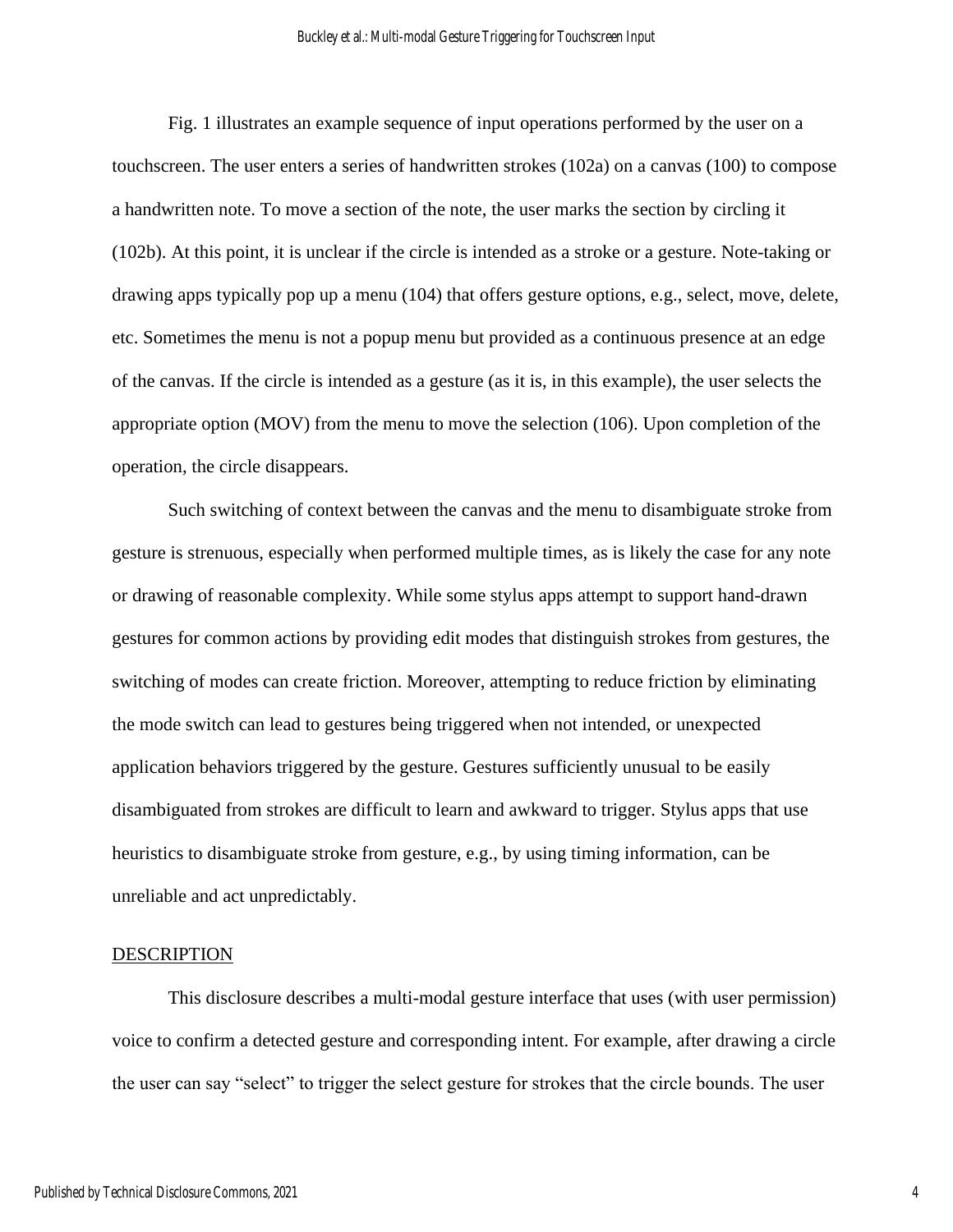could alternatively say nothing to indicate that the circle is intended to be a stroke (perhaps part of a diagram). As another example, the user can speak a different command, e.g., "delete," to erase strokes that the circle intersects.

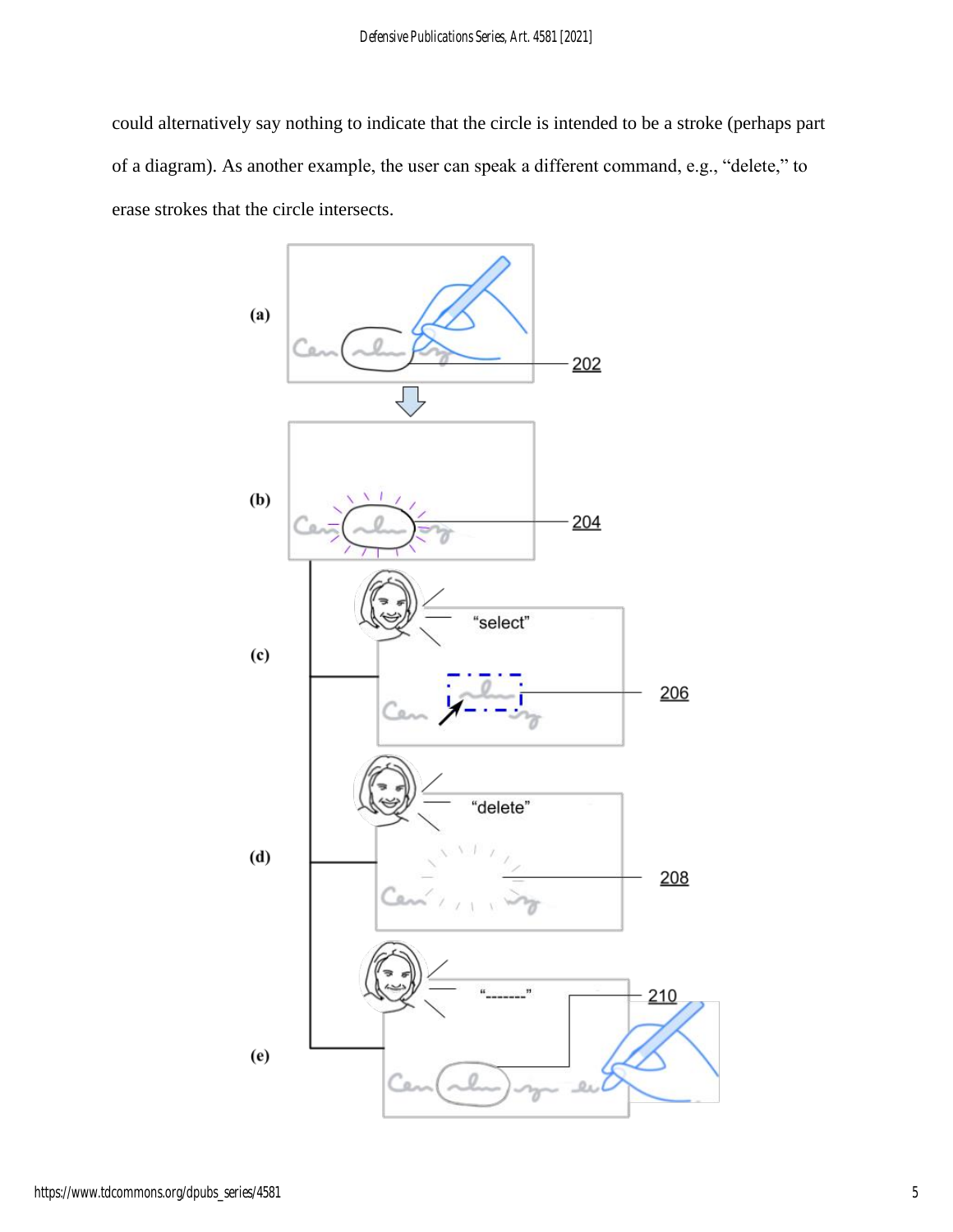### **Fig. 2: Multi-modal gesture triggering for touchscreen input**

Fig. 2 illustrates an example of voice input for gesture interpretation. The user draws a trace (202, Fig. 2a) in the form of a circle. The trace is initialized to a state intermediate between stroke and gesture (204, Fig. 2b). The intermediate state of the trace is herein pictorially depicted by purple rays; an actual app can use any suitable visual indication of intermediate state.

In the scenario illustrated in Fig. 2(c), the user speaks the word "select," causing the strokes within the circular trace to get selected (206). In the scenario illustrated in Fig. 2(d), the user speaks the word "delete," causing the strokes within the circular trace to get erased (208). In the scenario illustrated in Fig. 2(e), the user says nothing and continues to provide stylus input, causing the circular trace to be recognized as a stroke (210) that is a part of the handwritten text.

Additional examples of spoken commands interpretable as gestures include "duplicate," "rotate," "move up-left," "thicken stroke," and indeed, any menu item. A gesture can have a default value, e.g., "select," until modified by user command. Techniques from natural language processing can be used to interpret the user commands, for example, the phrases "erase," "delete," "remove the stuff inside the circle," etc. can all be interpreted as the same command. In this manner, rather than have the user learn pre-defined gestures to achieve particular stroke manipulations, the user can simply provide natural language spoken input to manipulate strokes on a touchscreen.

Aside from speech, other modes of interaction with the touchscreen can include touchby-finger; (with user permission) visual gestures detected by a camera; etc. For example, longpress by finger can indicate selection; rapid left-right movement of a finger (as detected by a camera) can indicate deletion; etc. In general, the described techniques open up multiple modes of interaction with a device, including stylus, touch, speech, visual, etc.